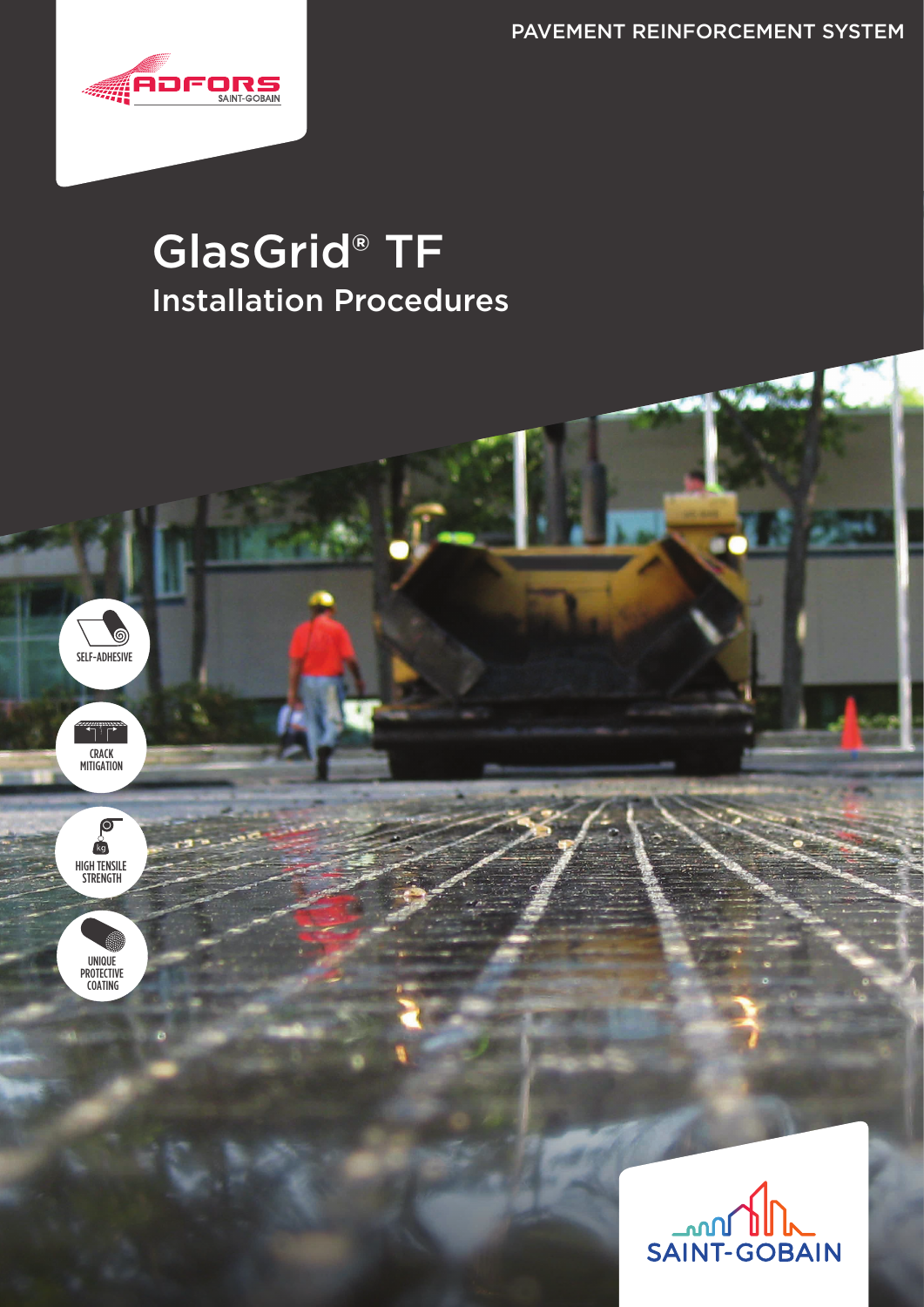The installation manual sets general recommendations for a successful installation of ADFORS GlasGrid TF100, TF200. Specific project conditions should be reviewed with a technical representative of Saint-Gobain ADFORS who can provide expert assistance during installation.

ADFORS GlasGrid TF – Fiberglass reinforcement self-adhesive composite bonded to thermo sensitive polymer based film specifically engineered to bond asphalt layers in asphalt overlays.

#### **Installation Follow-up**

- Transport and Storage
- General Site Review
- 
- 
- Weather Considerations
- Installation
- Overlap and Custom Fitting
- Test for Proper Adhesion
- Tack Coat
- Boundary Conditions
- Paving
- Health & Important Issues
- Final Note

ADFORS GlasGrid TF

#### **Transport and Storage**

- Maintain storage of product in manufacturer's original packaging until ready for installation.
- ADFORS GlasGrid TF must be stored in dry, dust, dirt free environment and kept such at the job site.
- Prevent material from coming into contact with debris, asphalt, vegetation or other deleterious materials.
- Store and transport at temperatures between minus 30 °C and 60 °C and with a maximum relative humidity of 85%.
- Pallets with product should be stored and transported on dry and flat surface.
- Storage of pallets with product as well as unsecured product rollers one another are not recommended. Product performance could be affected at contractor responsibility.

# General Site Review

- Prior to the installation of ADFORS GlasGrid interlayer system, evaluate and complete repairs to the existing pavement.
- Existing pavement should show no signs of poor drainage, pump-ing of fines, excessive deflections or structural instability. Sub-grade repairs shall be made to all areas where structurally instability is present.
- Potholes and cracks larger than 6 mm should be filled and compacted with appropriate material. Seal cracks between 3 mm and 6 mm with appropriate crack filler.
- The surface receiving the interlayer must be dry, dust-free mechanically cleaned by sweeping and vacuuming and be free of oil, vegetation, sand, dirt, water, gravel, and other contaminants prior to placement of interlayer reinforcing.
- Moisture and dirt will interfere with adhesion of the grid to the pavement surface. Therefore placement should not be under taken, if rain is likely to fall prior to covering the grid with an asp-halt mat overlay. Grid that is placed and will not adher due to moisture or dirt shall be removed and replaced at the contractor's expense.
- ADFORS GlasGrid TF can be installed directly on an new asphalt surface or on a leveling/binder course. **(Pic. 1, 2)**
- Receiving surface shall be smooth, with the existing cracks pretreated. Milled surfaces shall receive a levelling course prior to the ADFORS GlasGrid installation.
- For maximum performance ADFORS GlasGrid TF should be installed over a recently placed leveling or binder course with a minimum thickness of 20 mm **(Pic. 2).** Full contact between surface and grid must be ensured.
- Consultation with an ADFORS technical specialist is recommended for any undescribed application.



Pic. 1: ADFORS GlasGrid TF detail with film to bond layers



**Pic. 2:** ADFORS GlasGrid TF installation

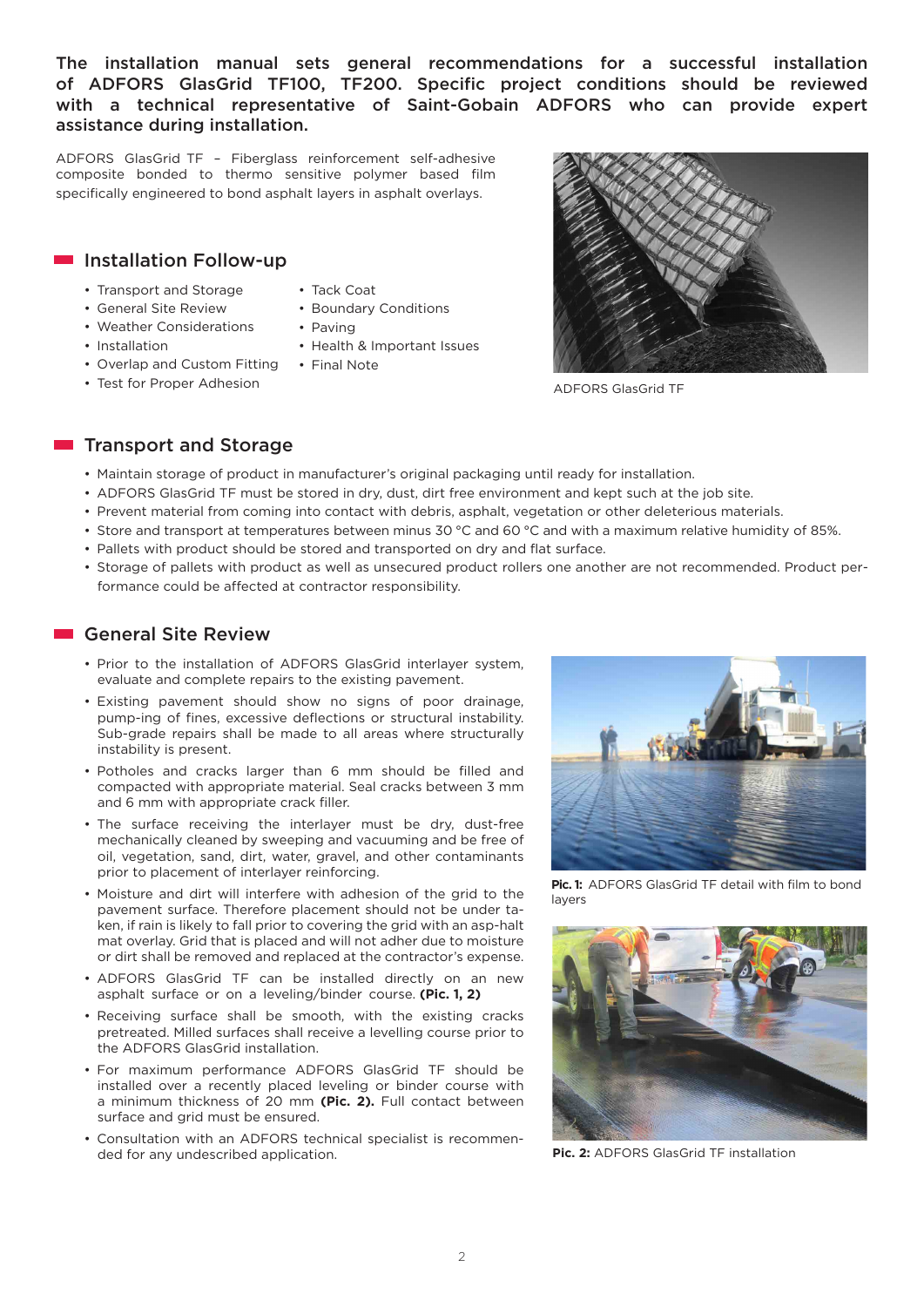### **Weather Considerations**

- Local weather guidelines must be maintained for paving (e.g. temperature, precipitation).
- Extra care should be taken when paving at either end of the temperature range. As an example, the use of a particular type of tack coat material may benefit the process in hot weather conditions over another type.
- ADFORS GlasGrid TF material that is exposed to moisture should be removed and replaced and no material should be left in place overnight due to condensation getting trapped under the film.

#### Installation

- Commence placement of ADFORS GlasGrid TF only if previously described conditions are fulfilled.
- The surface receiving the reinforcement shall be between 20 °C and 60 °C and support ADFORS GlasGrid installation. Fresh laid asphalt surface must harden with respect to the local paving guidelines. Is recommended to permit new paved asphalt surface to cool at least once to 43 °C.
- Reinforcement grid shall be installed with adhesive side facing of geocomposite down to adhere to the surface.
- Press ADFORS GlasGrid TF into surface for proper adhesion and surface leveling (brooms or clean rubber tired rollers can be used). **(Pic. 3)**
- Using sufficient pressure eliminate ripples.
- Cutting ADFORS GlasGrid TF can be done on tight radii to prevent ripples.
- Full contact between the lower surface and grid must be ensured.



- Protect the asphalt reinforcing grid until placement of the finished asphalt topping. If installed interlayer is damaged due to not sufficient protection and traffic on site it needs to be removed and replaced at the contractor's expense.
- Place the asphaltic overlay course within 24hours the interlayer reinforcing grid is placed.

#### **Overlap and Custom Fitting**

- ADFORS GlasGrid TF must be applied without ripples. Sufficient tension during application will eliminate this problem.
- Overlap at end of end roll joints 100–150 mm. Ensure that the overlaps are shingled in the direction of paving. **(Pic. 4)**
- Overlap longitudinal joints at minimum 50 mm. **(Pic. 5)**
- ADFORS GlasGrid TF can be custom cut to fit around structures by using a sharp utility knife or other similar tool. Reinforcement laid out and rolled over ironworks (i.e., manhole covers, drainage grates, etc.) shall be removed in such an areas by cutting the reinforcement grid.
- ADFORS GlasGrid TF does not bend or stretch around curves. Shortened lengths should be placed in these areas.
- Overlapping areas shall be arranged that areas do not coincide with paving lanes, cracks, joints or seams in the base. Overlapping area should be kept in minimum distance ≥ 0,5 m.

#### **Test for Proper Adhesion**

- Cut 1 m2 of ADFORS GlasGrid TF.
- Place the grid on area that is representative of the project condition.
- Alter proper adhesion of grid Insert hook of spring balance under center of ADFORS GlasGrid TF. **(Pic. 6)**



**Pic. 4:** End of joints **Pic. 5:** Longitudinal joints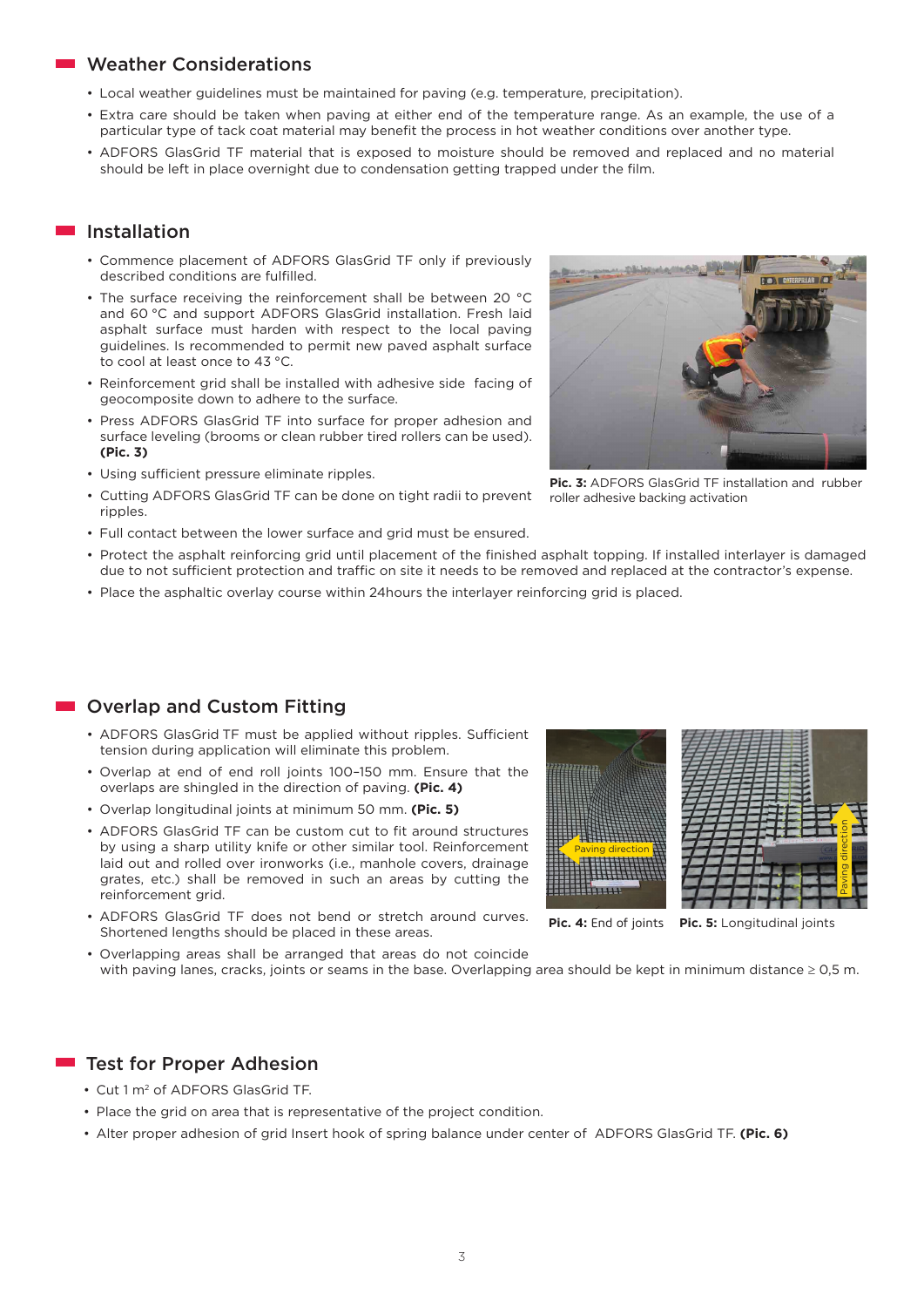- Insert hook of calibrated spring balance under center of ADFORS GlasGrid TF.
- Pull upward until ADFORS GlasGrid TF starts to pull away from the surface.
- If result is 9 kg or more it is OK to pave. If less than 9 kg do not continue installation ADFORS GlasGrid TF without corrective action to address this issue.
- Consult the manufacturer if grid does not meet this pull rating and do place asphalt topping until an acceptable adhesion is achieved.
- If bond is not achieved then determination of the cause is required. This is typically due contamination on the smooth surface, in the form of either water or debris.
- After application, provide a minimum of one test per 300  $m<sup>2</sup>$  of surface area and record result in kg. **Pic. 6:** Adhesion pull out test

#### **Tack Coat**

- ADFORS GlasGrid TF is composite products made from fiberglass reinforcement and especially design thermo sensitive polymer based tack-film.
- ADFORS GlasGrid TF is recommended to apply without use of tack coat as a bonding agent for geocomposite installation for new surfaces/leveling courses.
- Use of tack coat after installation as a bonding agent for HMA layers should be used based on project requirements and local condition or based on designer and contractor experience after consultation with Saint-Gobain technician. Use of tack coat required on aged surfaces is reccomended at a rate of 0.14-0.18 l/sqm.

#### **Boundary Conditions**

- Prior to paving, only construction and emergency vehicles should be allowed to drive on installed ADFORS GlasGrid TF and with max. speed up to 20 km/h.
- Vehicles should limit turning and breaking on installed ADFORS GlasGrid TF.
- To reduce the crack stresses distribution over individual cracks and distresses installation width has to be kept ≥1,0 m (minimum 0,5 m each side from the crack).

#### **Paving**

- Hard braking and/or locking up of the trucks wheels on the grid shall be prohibited to not damage installed grid during the truck move and dispensing mix into the paver.
- Once ADFORS GlasGrid TF is fully secured it is recommended to pave within 24 hours with HMA temperature min 140˚C at the back of the paver.
- During asphalt overlay compaction must be base layer with ADFORS GlasGrid TF installed at minimum 20 ˚C.
- Installed ADFORS GlasGrid TF system shall be covered by hot asphalt layer with minimum thickness after compaction 40 mm generally recommended is minimum thickness 50 mm overlay after compaction. **(Pic. 8, 9)**
- Paving on steep grades, tight curves and in areas with high shear forces applied to the pavement structure are generally considered as critical.
- Stop paving immediately if ADFORS GlasGrid TF moves or ripples.

#### ■ Health & Important Issues

• Because fiberglass is considered as a skin irritant, workers should wear protective clothes, gloves and glasses while handling ADFORS GlasGrid GG.



Pic. 8: HMA application over ADFORS GlasGrid TF



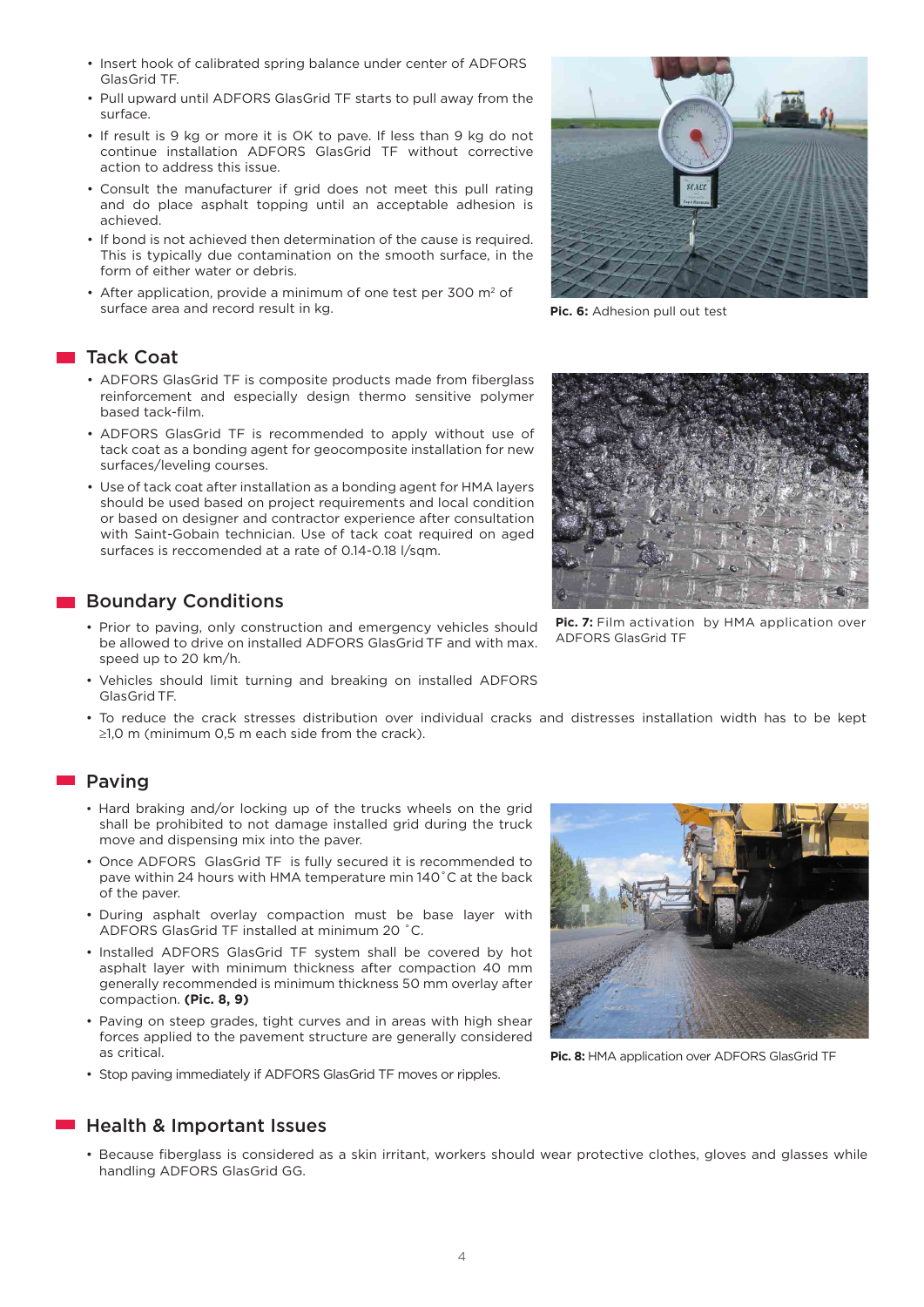# **Final Note**

- The installation of any asphalt reinforcement interlayer shall follow the local regulations for asphalt road construction.
- This guideline outlines recommendations for a quality installation and is based on familiarity with the product, and the consolidation of decades of project site experiences.
- If you have any questions or unique installation parameters, do not hesitate to contact us.
- Warranty claims cannot be based and forced on present information in this guideline. Each project should be consulted with a SG ADFORS technical specialist.
- In as much as Saint-Gobain ADFORS has no control over installation design, installation workmanship, accessory materials, or conditions of application, Saint-Gobain ADFORS does not warrant the performance or results of any installation or use of ADFORS GlasGrid. This warranty disclaimer includes all implied warranties, statutory or otherwise, including the warranty



Pic. 9: Pave Overlay

of merchantability and of fitness for a particular purpose. The purchaser and/or user should perform its own tests to determine the suitability and fitness of the product for the particular purpose desired in any given situation.